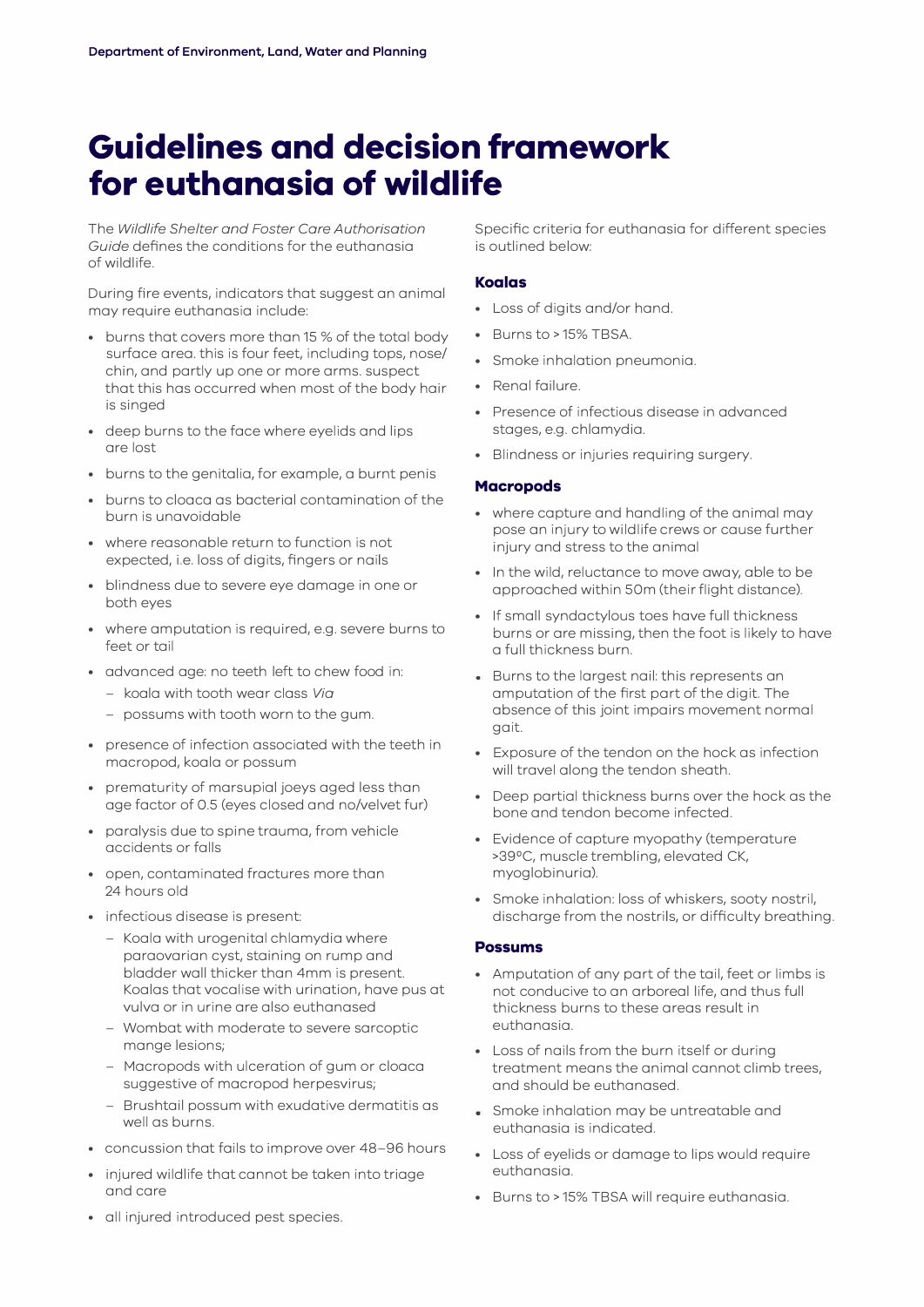## **Echidnas**

- Full thickness burns to feet, especially where exposure of the bone of the claw has occurred.
- Full thickness burns may damage the underlying muscle which permits movement of the spines. If the echidna cannot curl, euthanasia is indicated.
- Loss of the last digits on the toes (the part with the nail) as this will impact on the ability of the echidna to eat.
- Burns to the tip of the beak with loss of skin at the tip: this has the blood supply and nerve sensation required for feeding.

## **Lizards**

- Both blue-tongue and shingleback lizards will tolerate loss of one or more digits and tail. Tails regrow in this species.
- However, loss of a limb, or one which requires amputation, would be an indication for euthanasia.
- Severe burns to face where vomero-nasal organ is lost, i.e. front of nose and mouth.
- Burns to the eyes where eyelids are lost.
- Burns to> 20% TBSA.

## **Birds**

- Loss of patagial membrane this is the leading edge of the wing between shoulder and wrist.
- Hand necrosis due to damaged blood supply.
- Internal damage (obtunded, not able to stand).
- Damage to the eyes/beak such that obtaining food was compromised.
- Severe feather damage necessitating several moults to return to normal.
- Loss of limbs or the hand/foot.

The decision making framework shown in Figure 7 can also assist in the decision making process.